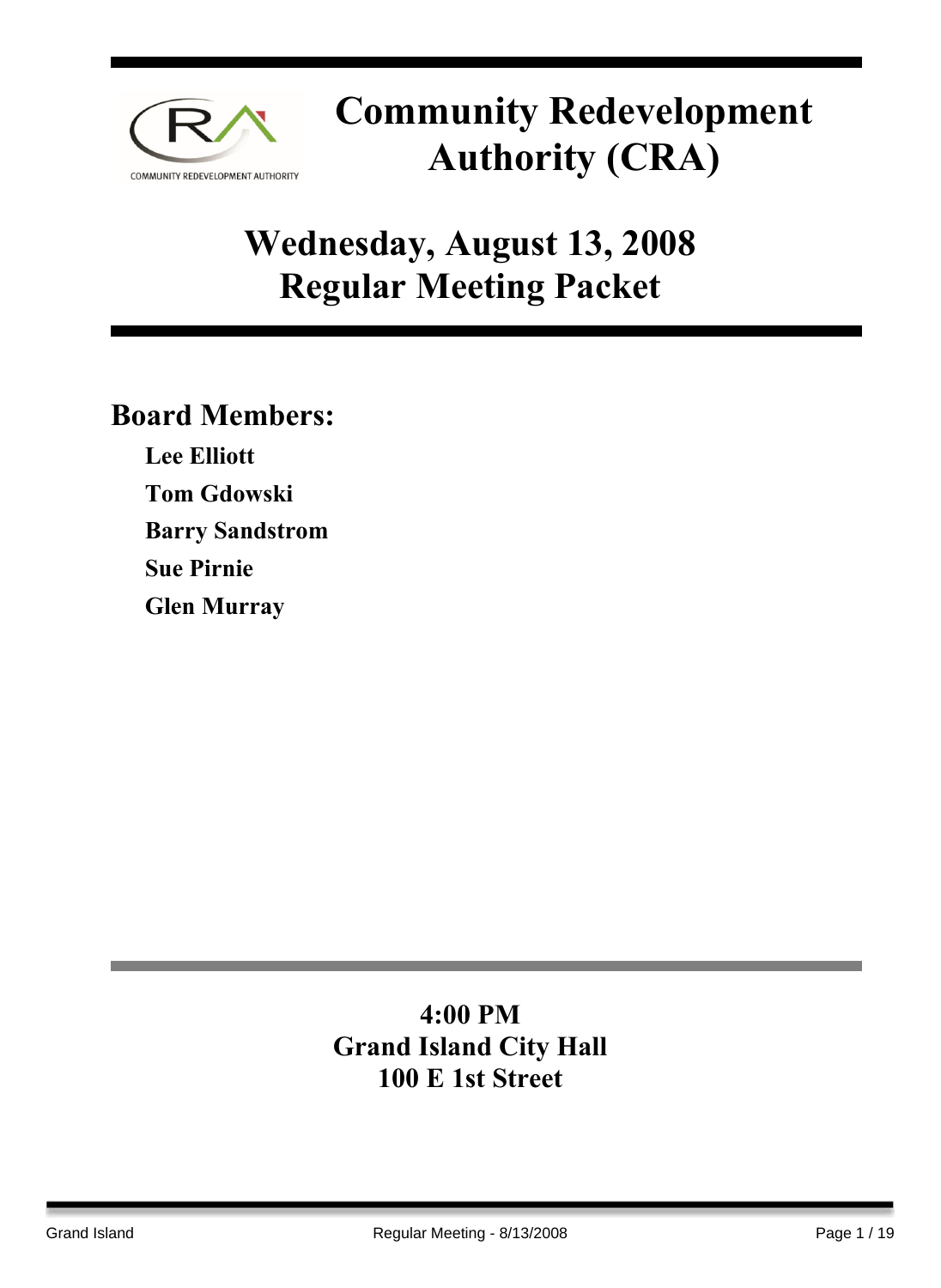#### **Call to Order**

#### **Roll Call**

#### **A - SUBMITTAL OF REQUESTS FOR FUTURE ITEMS**

Individuals who have appropriate items for City Council consideration should complete the Request for Future Agenda Items form located at the Information Booth. If the issue can be handled administratively without Council action, notification will be provided. If the item is scheduled for a meeting or study session, notification of the date will be given.

#### **B - RESERVE TIME TO SPEAK ON AGENDA ITEMS**

This is an opportunity for individuals wishing to provide input on any of tonight's agenda items to reserve time to speak. Please come forward, state your name and address, and the Agenda topic on which you will be speaking.

#### **DIRECTOR COMMUNICATION**

This is an opportunity for the Director to comment on current events, activities, and issues of interest to the commission.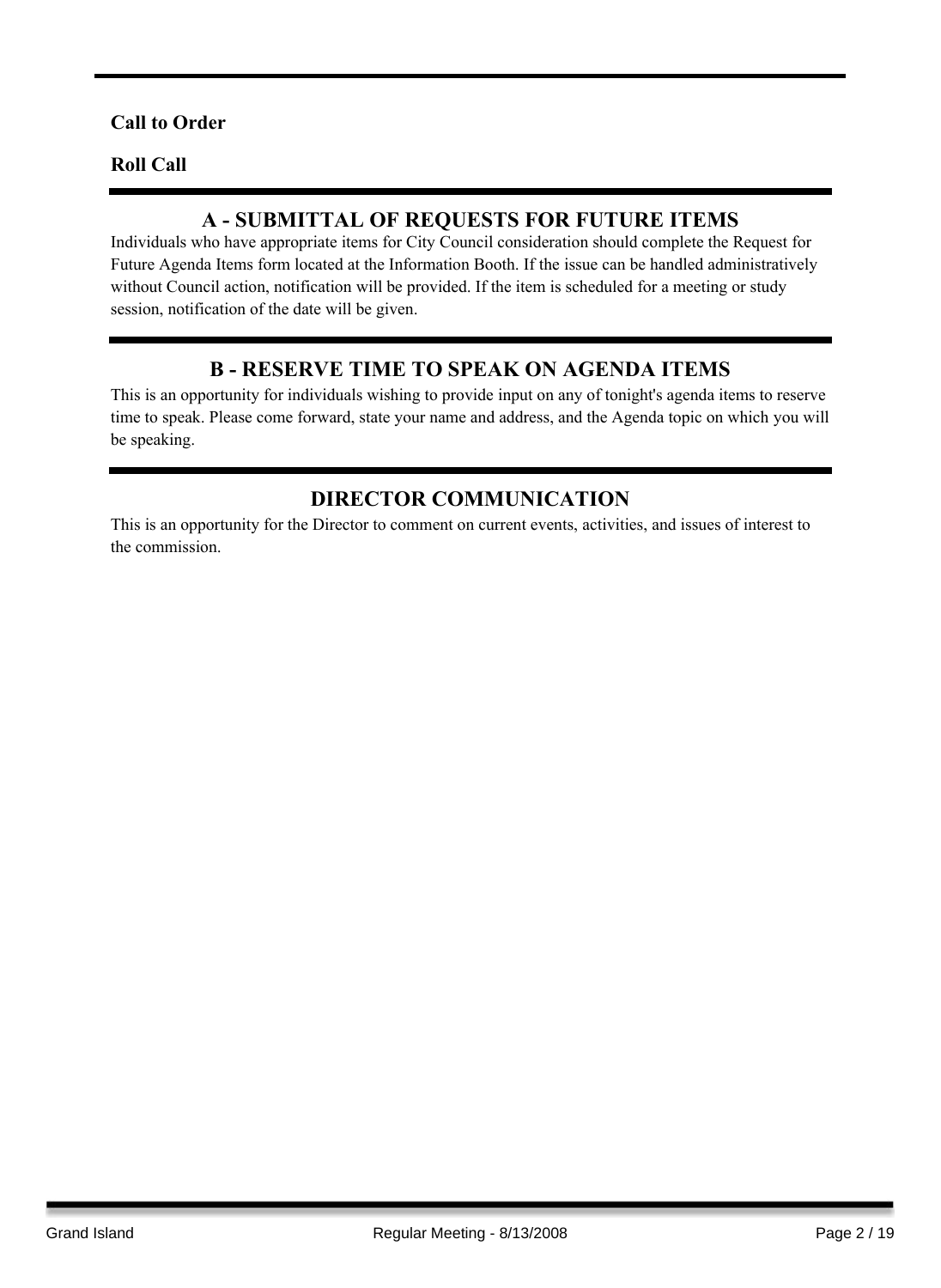

### **Wednesday, August 13, 2008 Regular Meeting**

## **Item A1**

**Agenda**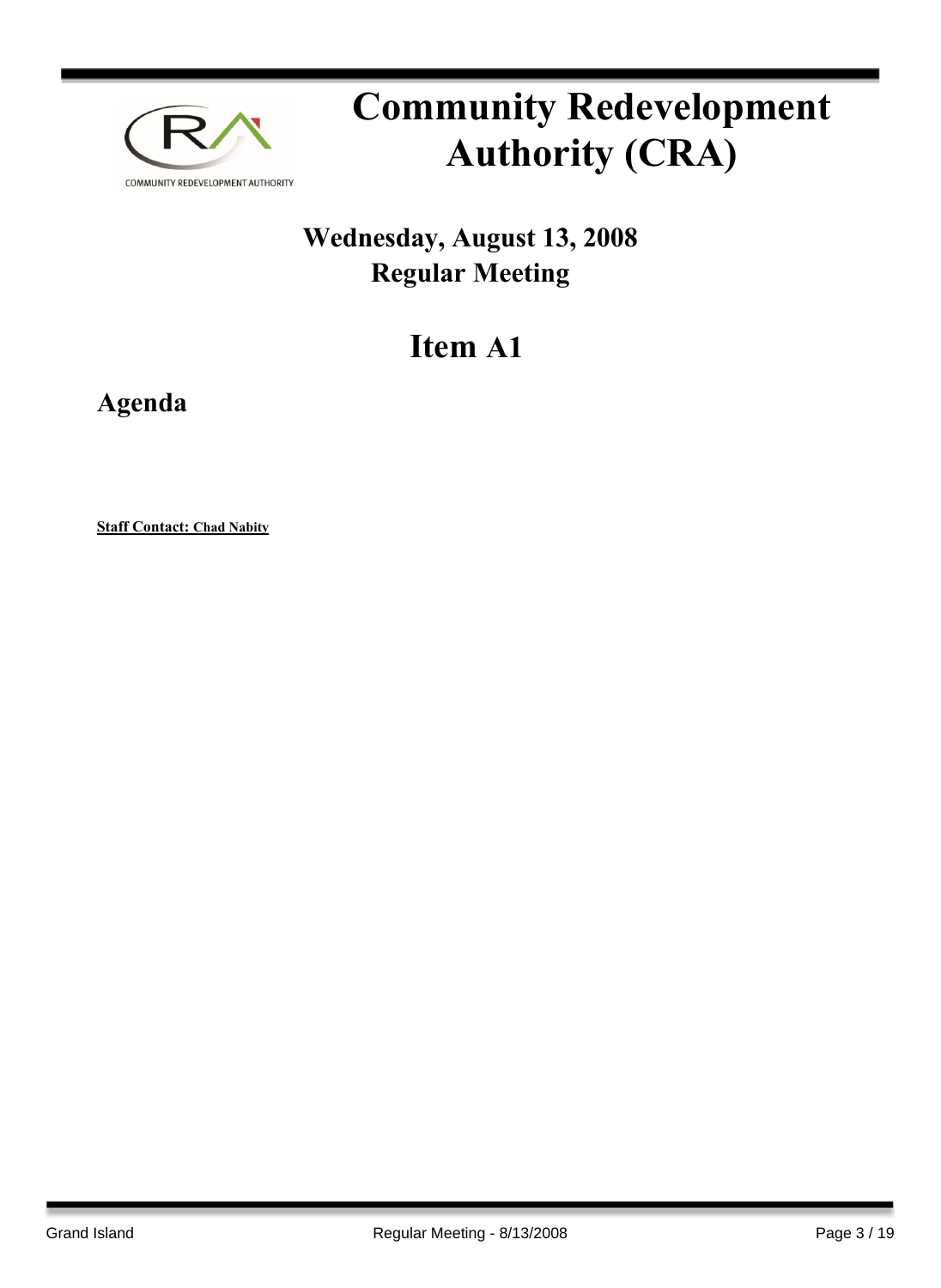### **AGENDA Wednesday, August 13, 2008 4:00 p.m. Grand Island City Hall**

Open Meetings Notifications

1. Call to Order **Barry Sandstrom** 

This is a public meeting subject to the open meetings laws of the State of Nebraska. The requirements for an open meeting are posted on the wall in this room and anyone that wants to find out what those are is welcome to read through them.

- 2. Approval of Minutes of July 7, 2008 Meeting.
- 3. Approval of Financial Reports
- 4. Approval of Bills
- 5. Consideration of proposal from Mr. Paul Warshauer regarding plans for the Masonic Temple and surrounding buildings in Downtown Grand Island
- 6. Review of Committed Projects and CRA Properties
- 7. Discussion of Possible Purchase of Properties in CRA Designated Areas
- 8. Directors Report
- 9. Adjournment

Next Meeting September 10, 2008

The CRA may go into closed session for any agenda item as allowed by state law.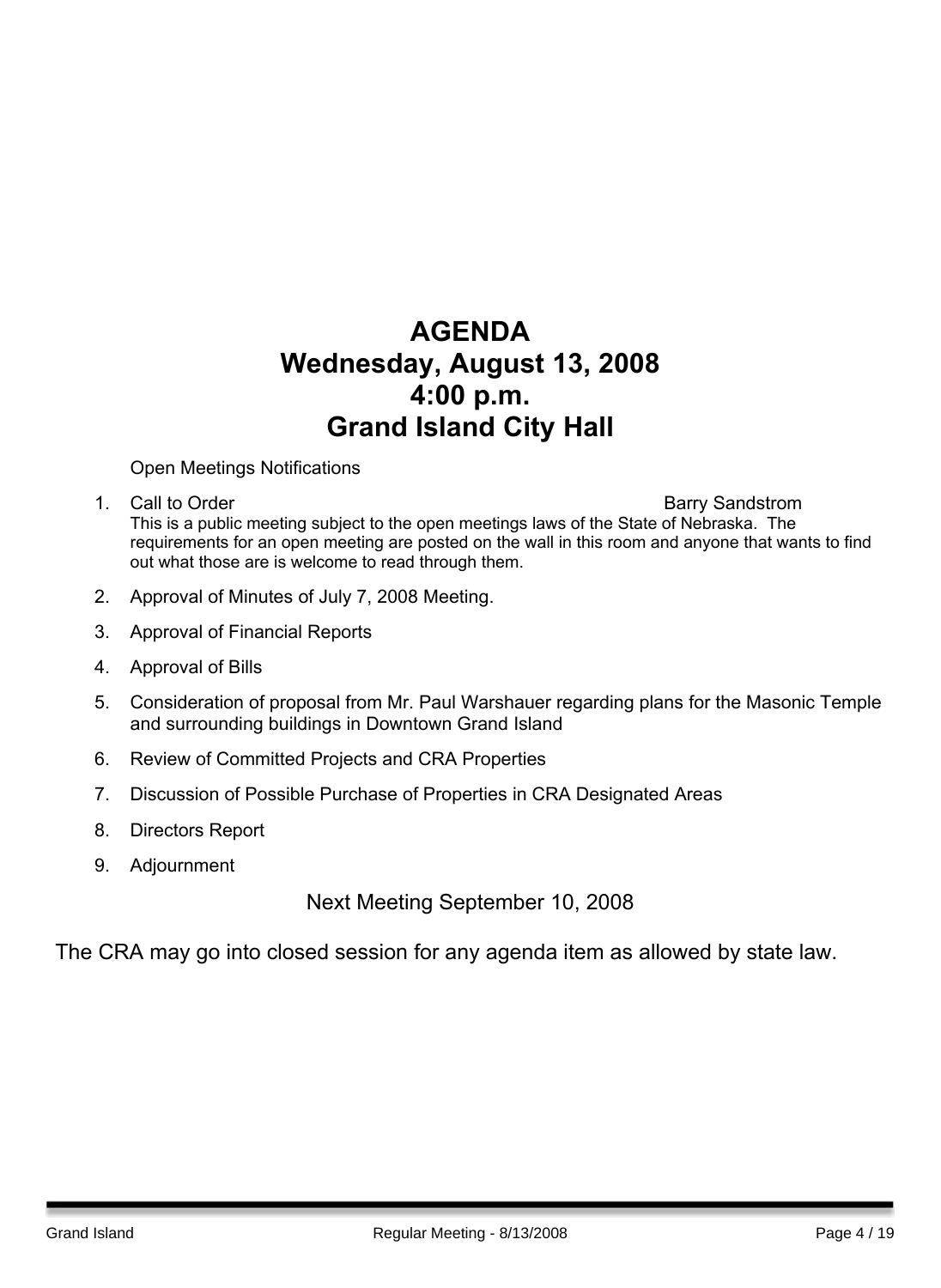

### **Wednesday, August 13, 2008 Regular Meeting**

## **Item B1**

**Meeting Minutes**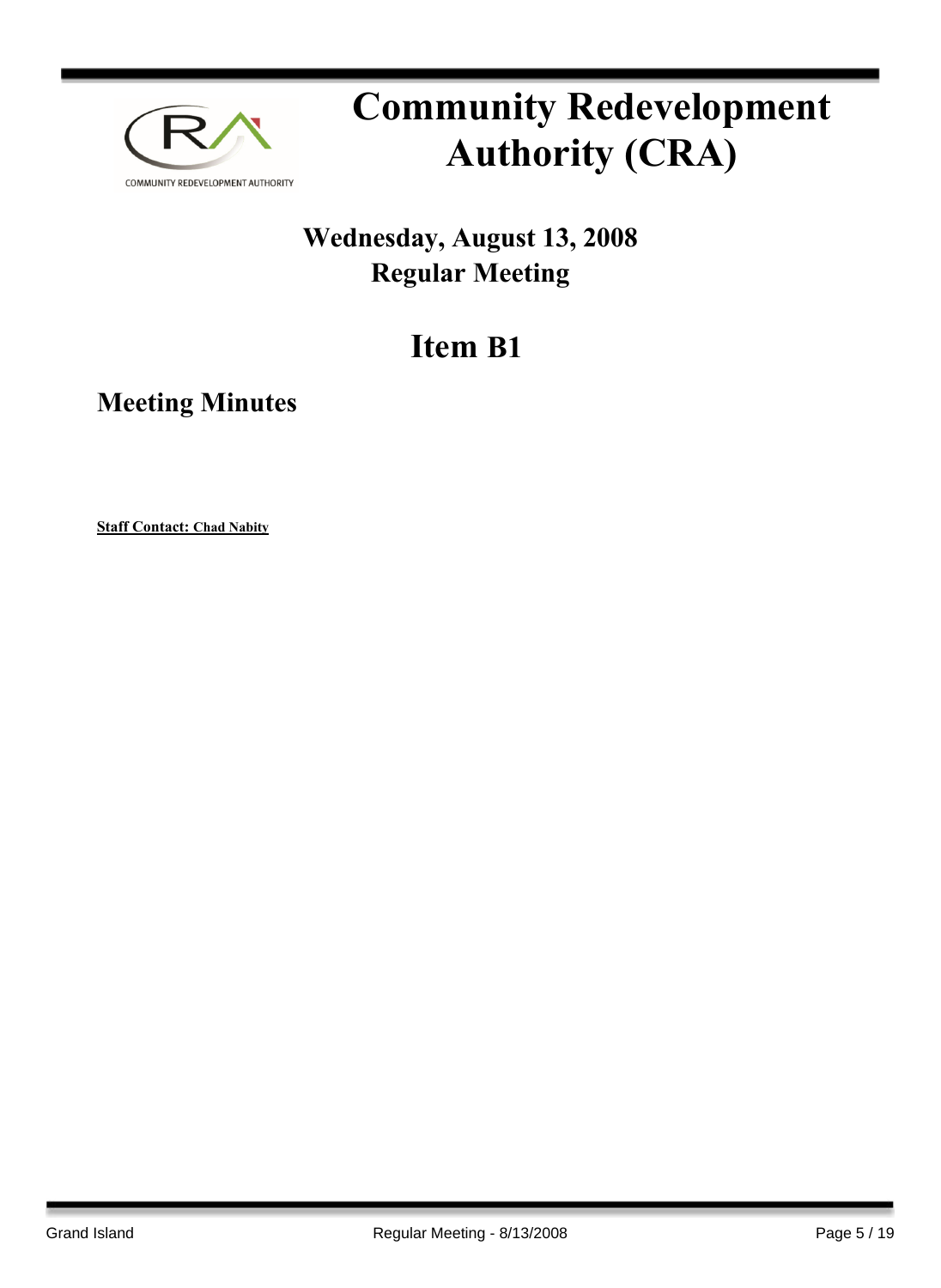#### OFFICIAL PROCEEDINGS

#### MINUTES OF

#### COMMUNITY REDEVELOPMENT AUTHORITY MEETING OF July 7, 2008

Pursuant to due call and notice thereof, a Regular Meeting of the Community Redevelopment Authority of the City of Grand Island, Nebraska was conducted on July 7, 2008 at City Hall 100 E First Street. Notice of the meeting was given in the June 30, 2008 Grand Island Independent.

- 1. CALL TO ORDER Chair Barry Sandstrom called the meeting to order at 4:05 p.m. The following members were present: Barry Sandstrom, Tom Gdowski, Sue Pirnie, Lee Elliot, and Glen Murray. Also present were; Director, Chad Nabity; Secretary Rose Woods; CRA Attorney; Duane Burns, Finance Director, Dave Springer; Grand Island Independent Reporter, Tracy Overstreet, Tom Ziller and Marv Webb. Sandstrom stated this was a public meeting subject to the open meeting laws of the State of Nebraska. He noted that the requirements for an open meeting were posted on the wall easily accessible to anyone who would like to read through them.
- 2. APPROVAL OF MINUTES. A motion for approval of the Minutes for the June 18, 2008 CRA Meeting was made by Pirnie, and seconded by Elliot. Upon roll call vote, all present voted aye. Motion carried unanimously.
- 3. APPROVAL OF FINANCIAL REPORTS. Springer reviewed the financial reports for the period of June 1 through June 30, 2008. He noted revenue in the amount of \$159,269 and expenses in the amount of \$6,537.03 for the month. Total cash was \$1,133,754. Motion by Gdowski, second by Murray, to approve the financial reports. Upon roll call vote, all present voted aye. Motion carried unanimously.
- 4. APPROVAL OF BILLS. The bills were reviewed by the Authority. Motion made by Elliot, second by Pirnie, to approve the bills in the amount of \$537.57. Upon roll call vote all present voted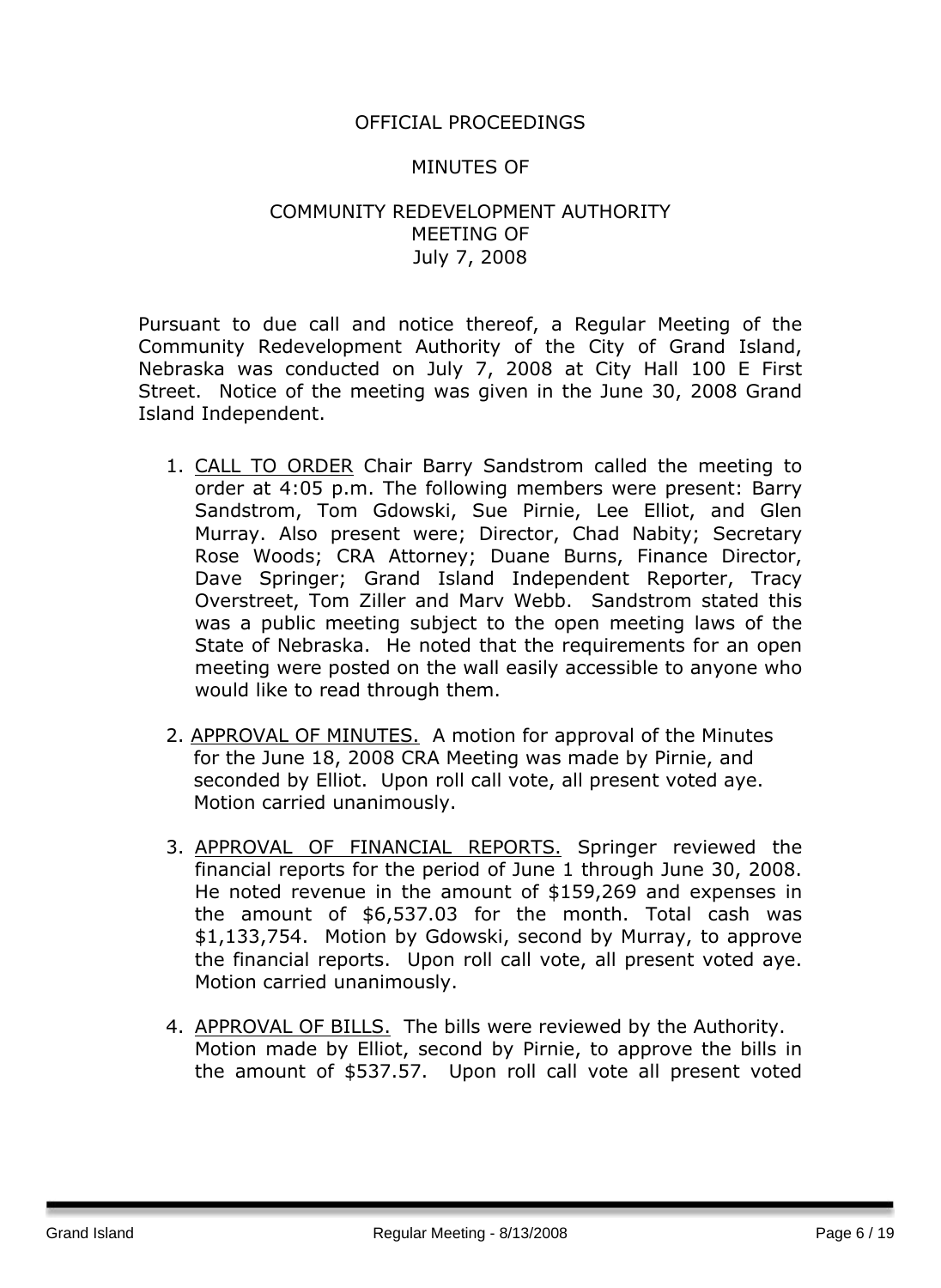aye. Motion carried unanimously to approve the payment of bills in the amount of \$537.57.

- 5. REQUEST FROM PROJECT HUNGER TO USE PROPERTY LOCATED AT FIRST AND SYCAMORE FOR EVENT IN AUGUST. Item pulled from agenda prior to meeting. A new location had been found.
- 6. RESOLUTION TO APPROVE PRELIMINARY BUDGET AND LEVY REQUEST FOR THE 2008-09 BUDGET RESOLUTION #87. Nabity explained at the last meeting the levy request was set at \$475,000. This resolution was prepared accordingly. The levy would be set when the final evaluations come in approximately August  $20<sup>th</sup>$ . It would be set to raise the \$475,000 that is being requested. Springer noted it's about 2.6%. Motion made by Pirnie to approve 2008-09 Budget Resolution #87 as presented, second by Gdowski. Upon roll call vote all present voted aye. Motion carried unanimously to approve the 2008-09 Budget Resolution #87.
- 7. REVIEW OF REQUEST FOR DEVELOPMENT PROPOSALS FOR CRA OWNED PROPERTIES LOCATED ON THE SOUTH SIDE OF FIRST STREET EAST OF SYCAMORE STREET. Nabity described the 2-3/4 lots located on Second Street, now that the property is cleared off its needs to be determined what the next step is for the property. The city may still be interested in the properties, an idea that was proposed for a Government center a few years ago would make good use of those properties to further that concept. May want to table the idea, to see what may come forward. If a private developer would come in and use the property and the city needs to acquire the property 10 years from now that would be a costly expense for the city.

Sandstrom asked Nabity to explain what the B3 Zoning Heavy Business is; Nabity said this is the downtown business district. It's from Cedar Street to Plum, along Third Street and the north half of Fourth Street. It limits certain business, example an automobile repair shop could not be opened within this district or service station, without the request of a conditional use permit.

In the B2 district (general business zone) more of the area from Eddy Street west on Second Street it is zoned so you can put in the service station or gas station.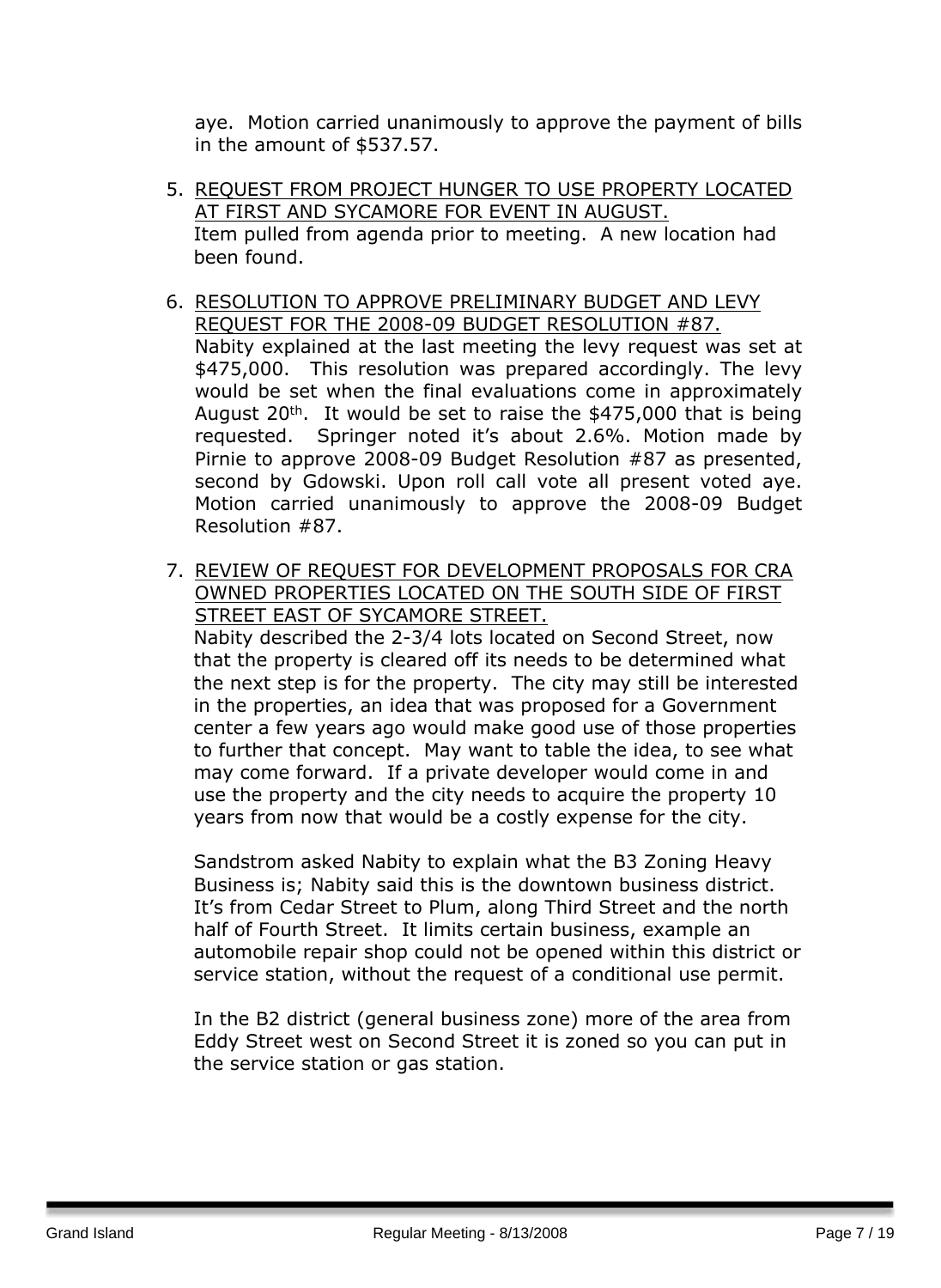Sandstom asked about the plat of the CRA properties there is a small section that is owned by the Dominick's; they currently have a carriage house sitting on the small piece of land. They would be willing to sell the piece of property.

Murray asked if the City has any indication on using the CRA properties, Nabity stated at this time the City is not interested.

Nabity expressed holding on to the property for a few more months to consider the options, until the CRA is ready to move forward with these properties. Once the property is advertised property taxes will have to be paid to Hall County on the bare land.

CRA holds the three pieces of property now and it's more of a nice developable piece of property. Currently there is not an immediate need for the City to use the property.

Murray suggests informing the public that the land is available to see if there is any public interest in the property. CRA would have to discuss, following the proposal guidelines, asking for bids on the property with additional information. CRA doesn't have to take the highest bid for the property; CRA can accept the bid that would benefit the city's interest.

Nabity is going to put together dates approximately 60 to 90 days to get information together and meeting dates to advertise the property to the public.

A motion was made by Gdowski to allow Nabity to proceed with the properties on Second Street to be made public that it's for sale and bids are being accepted, second by Murray, upon roll call vote all present voted aye. Motion passed unanimously, for Nabity to proceed.

8. REVIEW REQUEST FROM THE BID TO REQUIRE APPLICANTS FOR FAÇADE IMPROVEMENTS FUNDS IN THE DOWNTOWN BID TO FOLLOW SUGGESTED GUIDELINES, AND TO ADD A BID REPRESENTATIVE TO THE FAÇADE REVIEW COMMITTEE FOR THESE APPLICATIONS.

Ziller proposed the ideas to create guidelines for the downtown area. The idea of the Downtown BID is to preserve the historic integrity of the downtown area. Nabity stated the BID 8 goes into effect in September as long as there is no protest.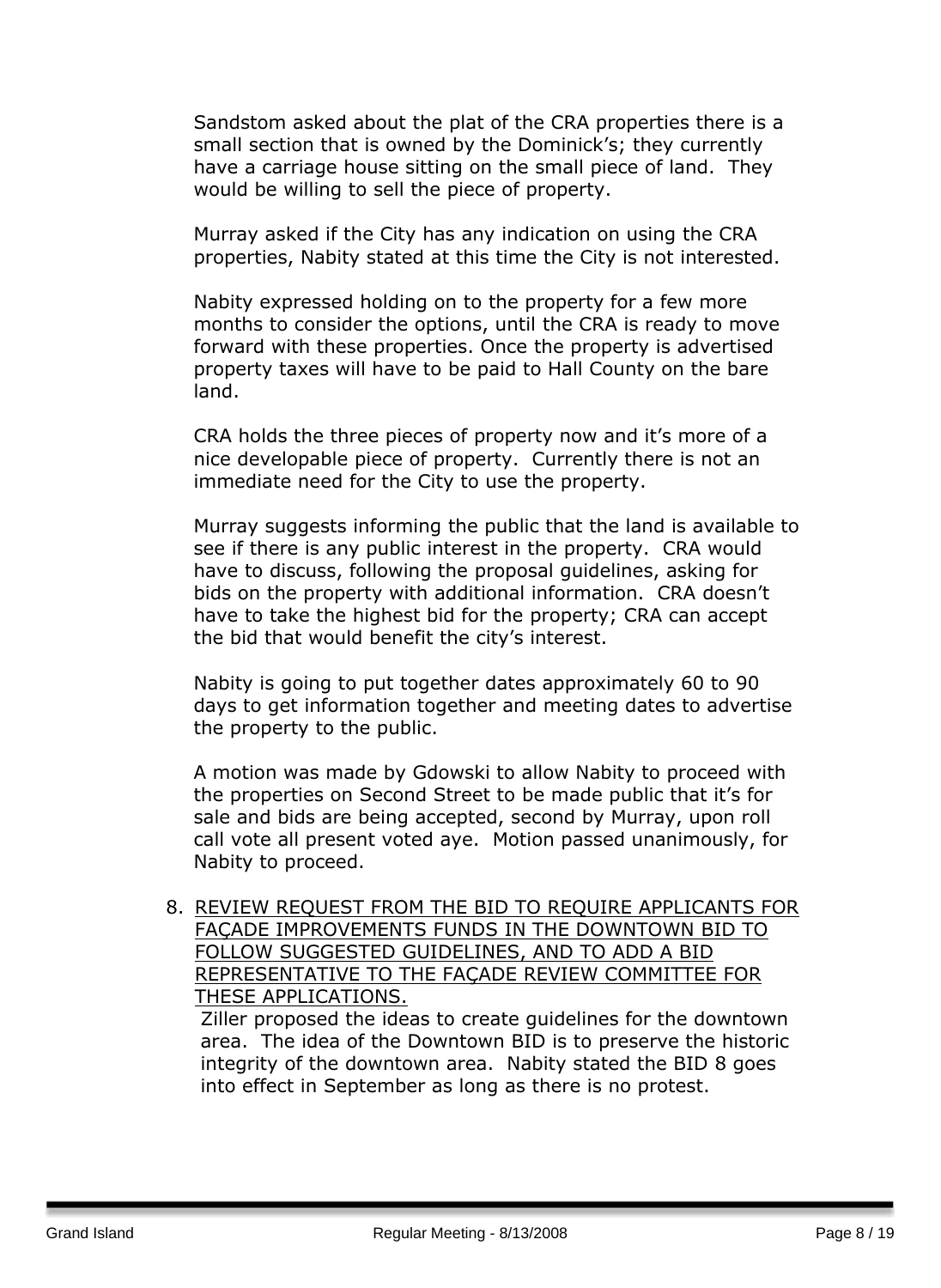Nabity explained that if a business falls outside of the blighted area they would not be able to receive CRA dollars. Business's requesting CRA funds would need to follow the BID proposed guidelines.

Ziller explained the guidelines are for all the businesses in the BID area, it doesn't matter if they are older or newer buildings. Ziller said it's about enhancing the pedestrian experience. Drawing them to the downtown area and allowing them to enjoy looking at the preservation of the building and the storefronts. He also requested that a BID representative or Design Committee representative be present when the CRA is deciding on funding projects to help ensure the guidelines are followed.

Nabity explained a business owner in the BID area could do what they wanted to their business with their own money and would not have to follow the proposed guidelines by the BID. However if they wanted to use CRA money they would have to follow the guidelines as presented by the downtown BID.

Elliot suggested a conditional approval be made, the BID guidelines can be passed out with the applications for the CRA fund request. These would be official when the BID 8 is finally formed in September.

Elliot made a motion conditionally directing Nabity to pass these BID guidelines out to a prospective applicant, and giving the approval to invite any BID 5 member and or design committee member to be present when the CRA reviews the applications. These are probable future guidelines, when the BID 8 is properly formulated then CRA can approve. Second was made by Murray, upon roll call vote all present voted aye. Motion passed unanimously, to pass out the guidelines and to invite any BID 5 member and or design committee member to be present when the CRA reviews the application.

9. REVIEW OF COMMITTED PROJECTS AND CRA PROPERTIES. Nabity reported briefly. Nothing new, moving forward, Hall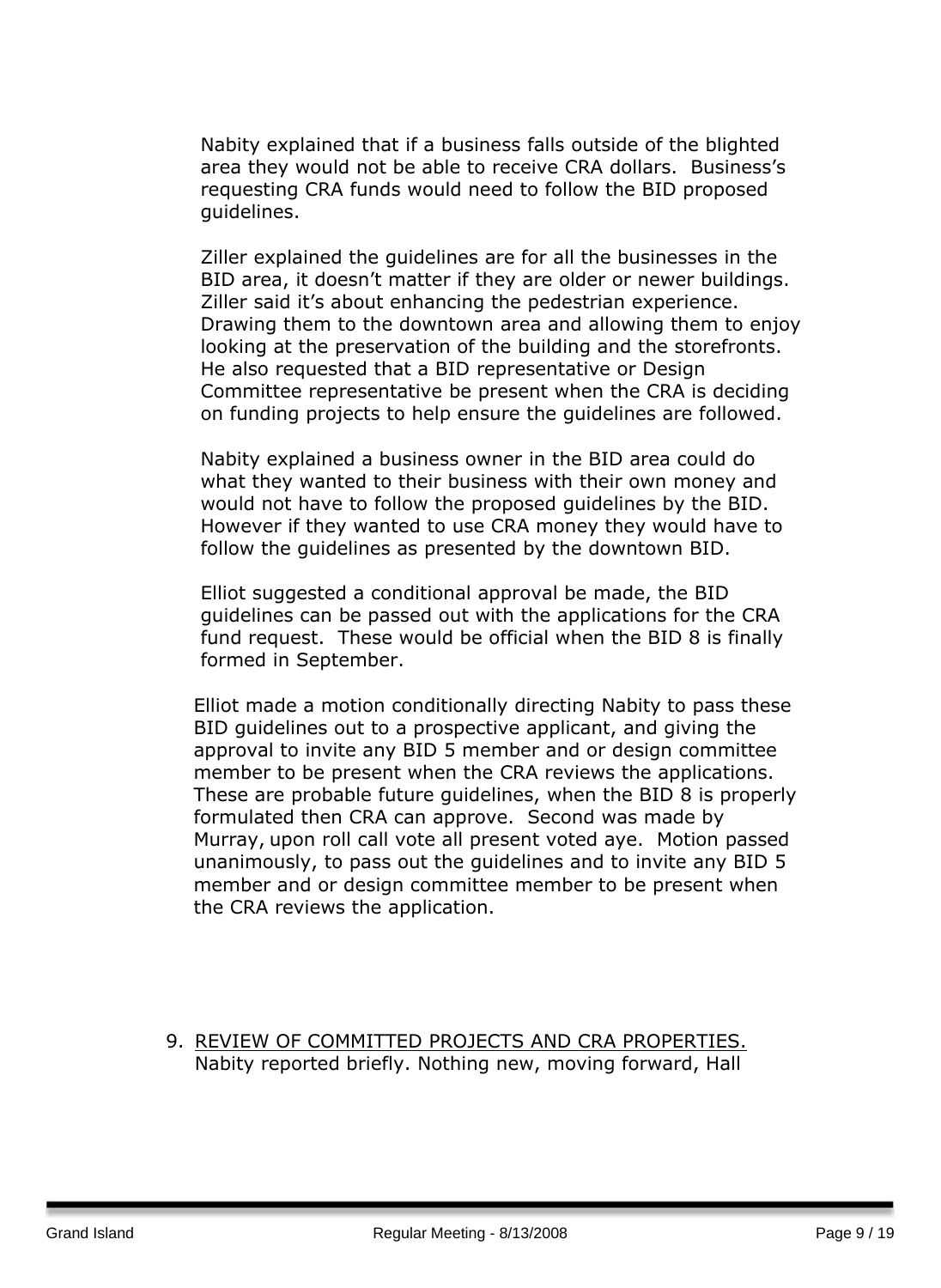County called and made sure that the money was still being held for them.

- 10. REVIEW OF COMMITTED PROJECTS AND CRA PROPERTIES. No need to review at this time.
- 11. DIRECTOR'S REPORT

Nabity reported he is hoping their will be an offer on the Star motel property on South Locust. Nabity stated the Masonic Temple, Nabity is not sure where this is at. Currently there has not been a request submitted to the CRA for assistance.

#### 12. ADJOURNMENT.

Chairman Sandstrom adjourned the meeting at 5:00 p.m. The next meeting is scheduled for August 13, 2008.

Respectfully submitted,

Chad Nabity **Director**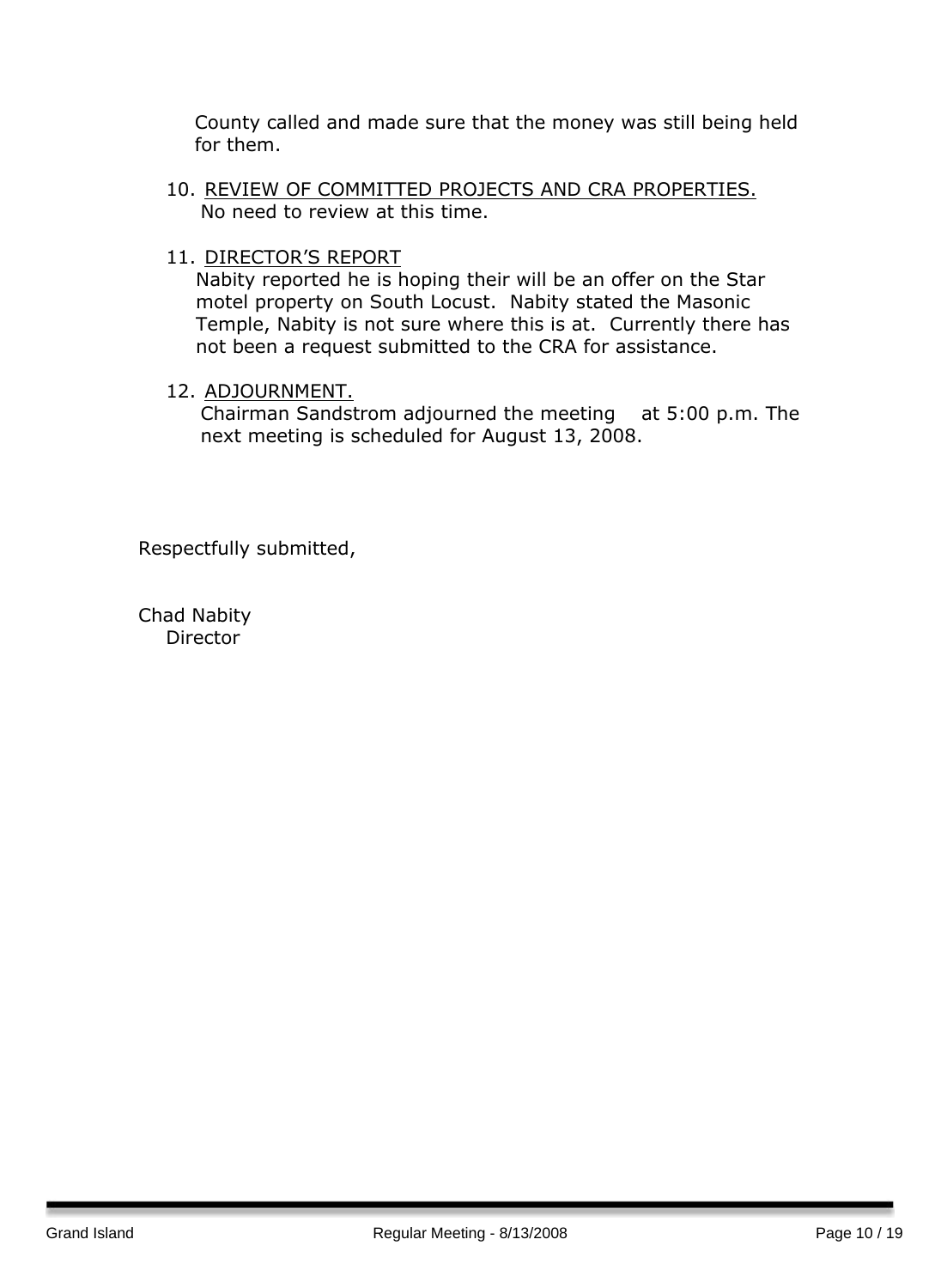

### **Wednesday, August 13, 2008 Regular Meeting**

## **Item C1**

**Financial Reports**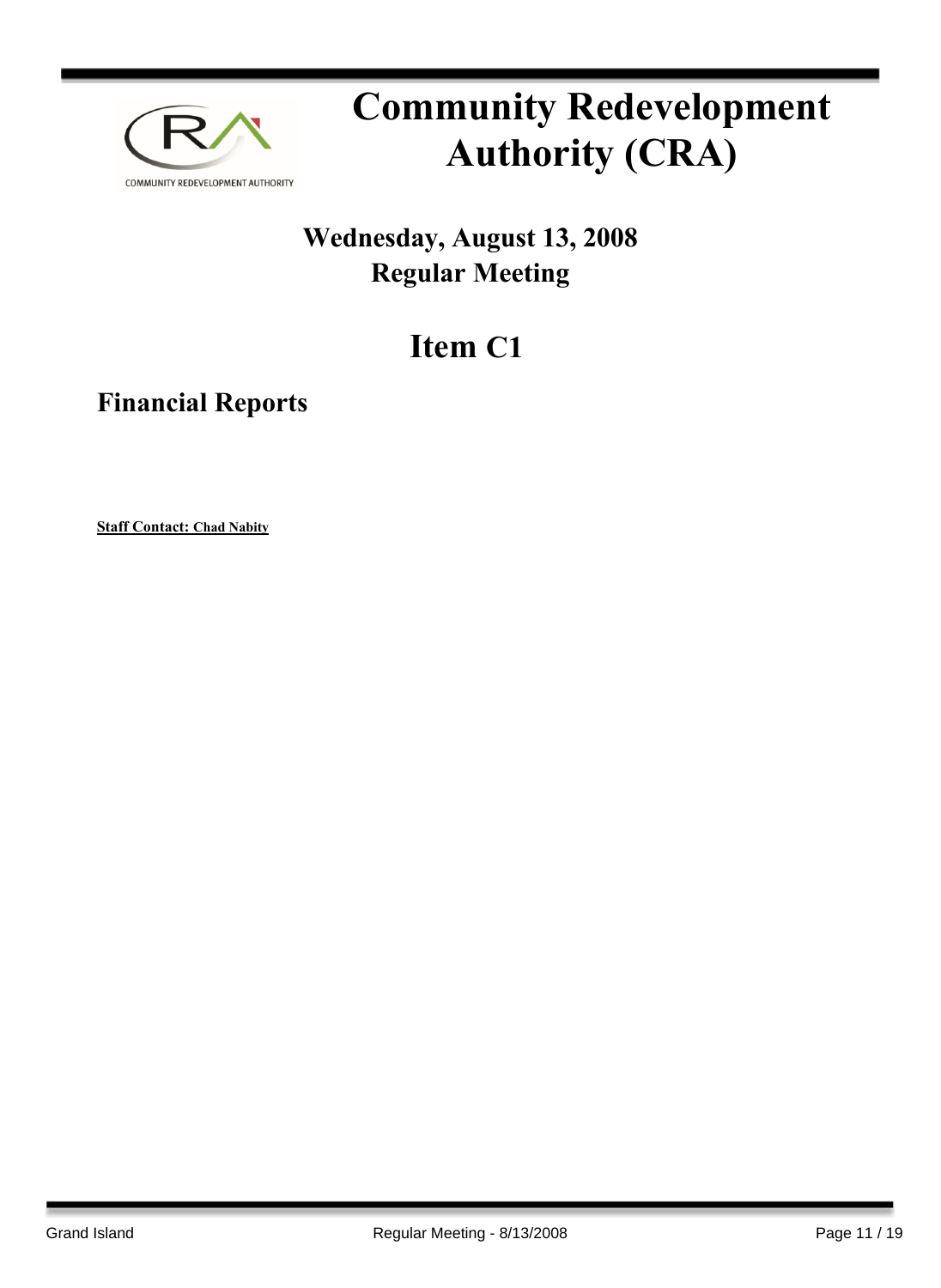|                                   | <b>MONTH ENDED</b>       | $2007 - 2008$            | 2008                     | <b>REMAINING</b>             |
|-----------------------------------|--------------------------|--------------------------|--------------------------|------------------------------|
|                                   | <b>JULY 2008</b>         | <b>YEAR TO DATE</b>      | <b>BUDGET</b>            | <b>BALANCE</b>               |
| <b>CONSOLIDATED</b>               |                          |                          |                          |                              |
| Beginning Cash                    | 1,133,754                | 952,497                  | 952,497                  |                              |
| <b>REVENUE:</b>                   |                          |                          |                          |                              |
| Property Taxes                    | 67,759                   | 610,068                  | 722,796                  | 112,728                      |
| Loan Proceeds                     |                          |                          |                          |                              |
| Interest Income                   | 2,783                    | 32,328                   | 10,000                   | (22, 328)                    |
| <b>Land Sales</b>                 |                          |                          | 50,000                   | 50,000                       |
| Other Revenue                     |                          | 16,545                   |                          | (16, 545)                    |
|                                   |                          |                          |                          |                              |
| <b>TOTAL REVENUE</b>              | 70,542                   | 658,941                  | 782,796                  | 123,855                      |
| <b>TOTAL RESOURCES</b>            | 1,204,296                | 1,611,437                | 1,735,293                | 123,855                      |
| <b>EXPENSES</b>                   |                          |                          |                          |                              |
| Auditing & Accounting             | 375                      | 5,000                    | 8,000                    | 3,000                        |
| <b>Legal Services</b>             | 150                      | 1,813                    | 10,000                   | 8,188                        |
| <b>Consulting Services</b>        | $\overline{\phantom{a}}$ | $\blacksquare$           | 10,000                   | 10,000                       |
| <b>Contract Services</b>          |                          | 24,164                   | 40,000                   | 15,836                       |
| Printing & Binding                |                          | 568                      | 1,000                    | 432                          |
| Other Professional Services       |                          | 4,113                    | 6,000                    | 1,887                        |
| General Liability Insurance       |                          | $\frac{1}{2}$            | 250                      | 250                          |
| Postage                           | 13                       | 109                      | 250                      | 141                          |
| Matching Grant                    |                          |                          | $\overline{a}$           |                              |
| <b>Legal Notices</b>              |                          | 764                      | 800                      | 36                           |
| Licenses & Fees                   |                          |                          |                          |                              |
| Travel & Training                 |                          | $\overline{a}$           | 1,500                    | 1,500                        |
| Other Expenditures                |                          |                          | 500                      | 500                          |
| Office Supplies                   |                          | 106                      | 500                      | 394                          |
| Supplies                          |                          | $\overline{a}$           | 300                      | 300                          |
| Land                              |                          | 33,090                   | 100,000                  | 66,910                       |
| Façade Improvement                |                          | 170,991                  | 200,000                  | 29,009                       |
| South Locust                      |                          | $\overline{\phantom{m}}$ | $\overline{\phantom{a}}$ | $\qquad \qquad \blacksquare$ |
| Alleyway Improvement              |                          | $\overline{a}$           | $\blacksquare$           |                              |
| Other Projects                    |                          |                          | 500,000                  | 500,000                      |
| <b>Bond Principal</b>             | 42,802                   | 136,366                  | 128,002                  | (8,364)                      |
| <b>Bond Interest</b>              | 19,678                   | 93,076                   | 94,794                   | 1,718                        |
| <b>Interest Expense</b>           |                          |                          | $\overline{a}$           |                              |
|                                   |                          |                          |                          |                              |
| <b>TOTAL EXPENSES</b>             | 63,018                   | 470,159                  | 1,101,896                | 631,737                      |
| <b>INCREASE(DECREASE) IN CASH</b> | 7,525                    | 188,782                  | (319,100)                | (507, 882)                   |
| <b>ENDING CASH</b>                | 1,141,279                | 1,141,279                | 633,397                  | (507, 882)                   |
| <b>LESS COMMITMENTS</b>           | 559,630                  |                          |                          |                              |
| <b>AVAILABLE CASH</b>             | 581,649                  | 1,141,279                | 633,397                  | (507, 882)                   |
| <b>CHECKING</b>                   | 651,798                  |                          |                          |                              |
| PETTY CASH                        | 50                       |                          |                          |                              |
| <b>INVESTMENTS</b>                | 489,431                  |                          |                          |                              |
| <b>Total Cash</b>                 | 1,141,279                |                          |                          |                              |
|                                   |                          |                          |                          |                              |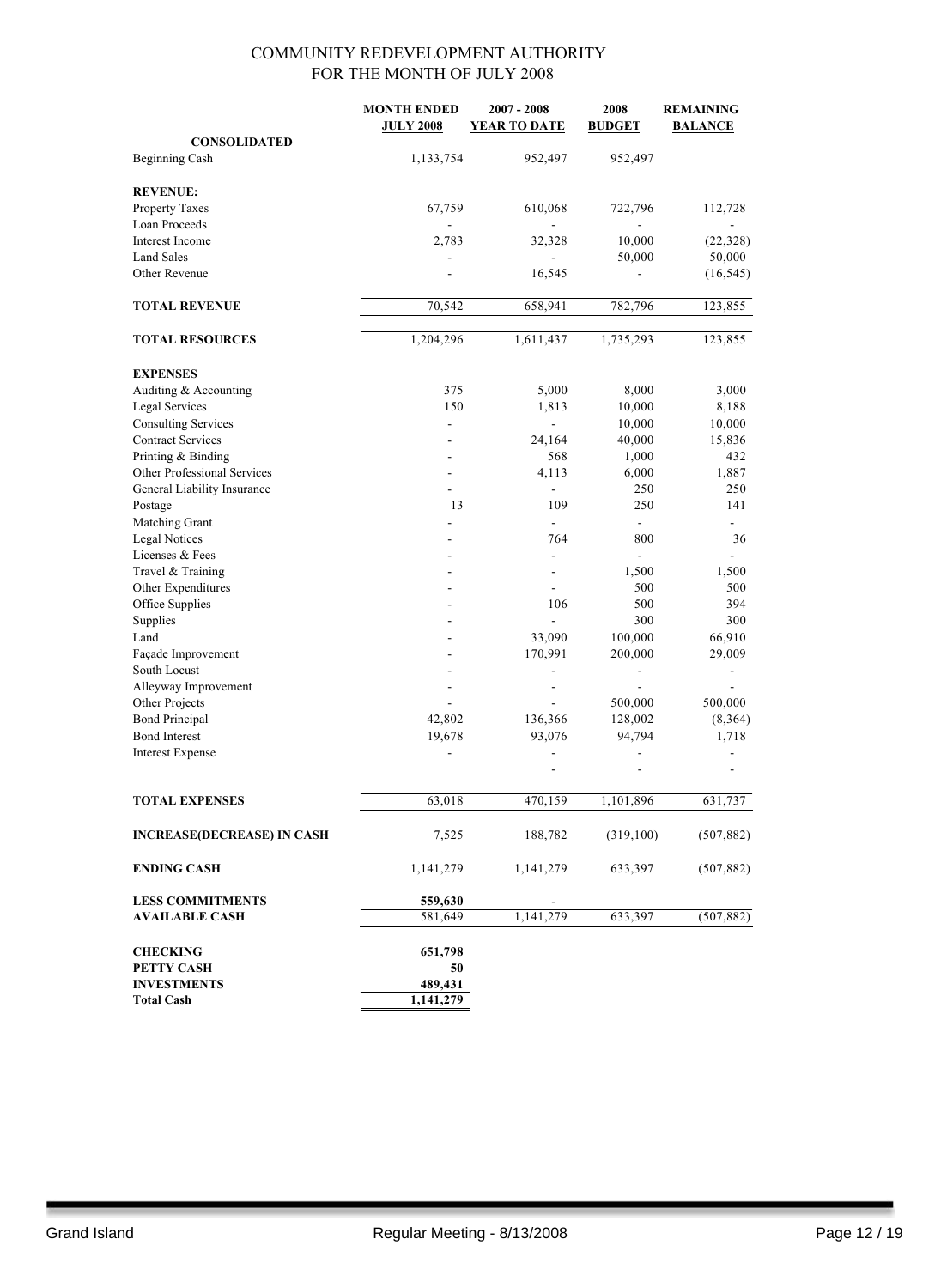|                                   | <b>MONTH ENDED</b><br><b>JULY 2008</b> | $2007 - 2008$<br><b>YEAR TO DATE</b> | 2008<br><b>BUDGET</b>        | <b>REMAINING</b><br><b>BALANCE</b> |
|-----------------------------------|----------------------------------------|--------------------------------------|------------------------------|------------------------------------|
| <b>CRA</b>                        |                                        |                                      |                              |                                    |
| <b>GENERAL OPERATIONS:</b>        |                                        |                                      |                              |                                    |
| Property Taxes                    | 6,631                                  | 389,080                              | 500,000                      | 110,920                            |
| Interest Income                   | 2,778                                  | 31,423                               | 10,000                       | (21, 423)                          |
| <b>Land Sales</b>                 |                                        |                                      | 50,000                       | 50,000                             |
| Other Revenue & Motor Vehicle Tax |                                        | 3,241                                |                              | (3,241)                            |
| <b>TOTAL</b>                      | 9,409                                  | 423,744                              | 560,000                      | 136,256                            |
| <b>GILI TRUST</b>                 |                                        |                                      |                              |                                    |
| Property Taxes                    | 31,431                                 | 66,410                               | 65,780                       | (630)                              |
| Interest Income                   |                                        | 548                                  |                              | (548)                              |
| Other Revenue                     |                                        | 560                                  |                              | (560)                              |
| <b>TOTAL</b>                      | 31,431                                 | 67,518                               | 65,780                       | (1,738)                            |
| <b>CHERRY PARK LTD II</b>         |                                        |                                      |                              |                                    |
| Property Taxes                    | 29,696                                 | 62,743                               | 59,180                       | (3, 563)                           |
| Interest Income                   | 5                                      | 202                                  | $\overline{a}$               | (202)                              |
| Other Revenue                     |                                        | $\blacksquare$                       |                              |                                    |
| <b>TOTAL</b>                      | 29,701                                 | 62,945                               | 59,180                       | (3,765)                            |
| <b>GENTLE DENTAL</b>              |                                        |                                      |                              |                                    |
| <b>Property Taxes</b>             |                                        | 3,497                                | 4,202                        | 705                                |
| Interest Income                   | $\boldsymbol{0}$                       | 3                                    |                              | (3)                                |
| Other Revenue                     |                                        | 947                                  |                              | (947)                              |
| <b>TOTAL</b>                      | $\boldsymbol{0}$                       | 4,447                                | 4,202                        | (245)                              |
| <b>PROCON TIF</b>                 |                                        |                                      |                              |                                    |
| Property Taxes                    |                                        | 18,138                               | 19,162                       | 1,024                              |
| Interest Income                   |                                        | 53                                   | ä,                           | (53)                               |
| Other Revenue                     |                                        | 972                                  | $\qquad \qquad \blacksquare$ | (972)                              |
| <b>TOTAL</b>                      | ÷,                                     | 19,163                               | 19,162                       | (1)                                |
| <b>WALNUT HOUSING PROJECT</b>     |                                        |                                      |                              |                                    |
| Property Taxes                    |                                        | 63,553                               | 74,472                       | 10,919                             |
| Interest Income                   | $\boldsymbol{0}$                       | 100                                  |                              | (100)                              |
| Other Revenue                     |                                        | 10,825                               |                              | (10, 825)                          |
| <b>TOTAL</b>                      | $\bf{0}$                               | 74,477                               | 74,472                       | (5)                                |
| <b>BRUNS PET GROOMING</b>         |                                        |                                      |                              |                                    |
| Property Taxes                    |                                        | 4,960                                |                              | (4,960)                            |
| Interest Income                   |                                        |                                      |                              |                                    |
| Other Revenue                     |                                        |                                      |                              |                                    |
| <b>TOTAL</b>                      | $\overline{\phantom{a}}$               | 4,960                                | $\qquad \qquad \blacksquare$ | (4,960)                            |
| <b>GIRARD VET CLINIC</b>          |                                        |                                      |                              |                                    |
| Property Taxes                    |                                        | 1,686                                |                              | (1,686)                            |
| Interest Income                   |                                        |                                      |                              |                                    |
| Other Revenue                     |                                        |                                      |                              |                                    |
| <b>TOTAL</b>                      | $\blacksquare$                         | 1,686                                | $\overline{\phantom{0}}$     | (1,686)                            |
|                                   |                                        |                                      |                              |                                    |
| <b>TOTAL REVENUE</b>              | 70,542                                 | 658,941                              | 782,796                      | 123,855                            |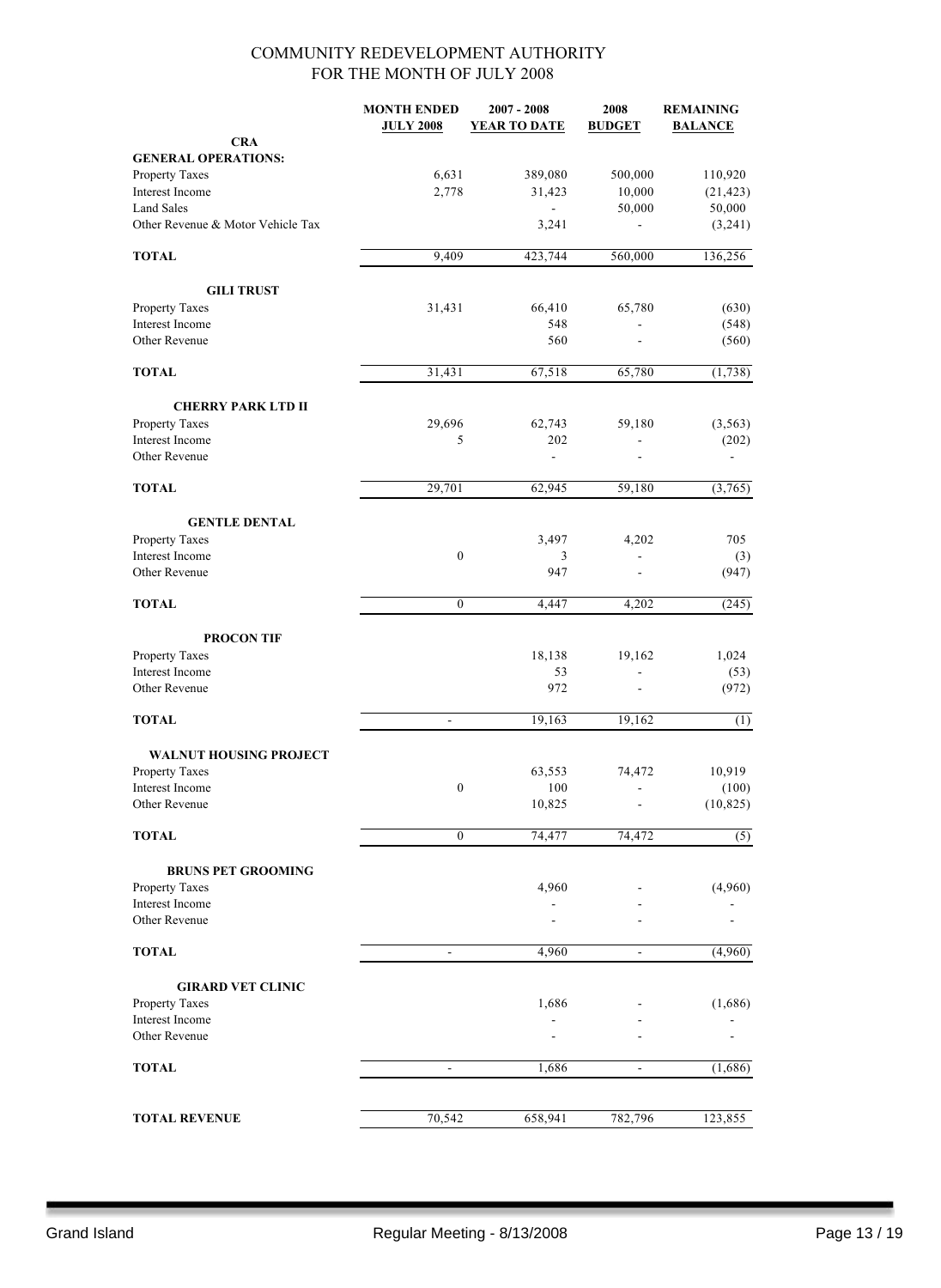|                                   | <b>MONTH ENDED</b>       | $2007 - 2008$            | 2008           | <b>REMAINING</b>         |
|-----------------------------------|--------------------------|--------------------------|----------------|--------------------------|
|                                   | <b>JULY 2008</b>         | <b>YEAR TO DATE</b>      | <b>BUDGET</b>  | <b>BALANCE</b>           |
| <b>EXPENSES</b>                   |                          |                          |                |                          |
| <b>CRA</b>                        |                          |                          |                |                          |
| <b>GENERAL OPERATIONS:</b>        |                          |                          |                |                          |
| Auditing & Accounting             | 375                      | 5,000                    | 8,000          | 3,000                    |
| Legal Services                    | 150                      | 1,813                    | 10,000         | 8,188                    |
| <b>Consulting Services</b>        |                          |                          | 10,000         | 10,000                   |
| <b>Contract Services</b>          |                          | 24,164                   | 40,000         | 15,836                   |
| Printing & Binding                |                          | 568                      | 1,000          | 432                      |
| Other Professional Services       |                          | 4,113                    | 6,000          | 1,887                    |
| General Liability Insurance       |                          | $\blacksquare$           | 250            | 250                      |
| Postage                           | 13                       | 109                      | 250            | 141                      |
| Matching Grant                    |                          | $\blacksquare$           | $\blacksquare$ | ÷                        |
| <b>Legal Notices</b>              |                          | 764                      | 800            | 36                       |
| Licenses & Fees                   |                          | $\overline{\phantom{a}}$ | $\frac{1}{2}$  |                          |
| Travel & Training                 |                          | $\overline{a}$           | 1,500          | 1,500                    |
| Other Expenditures                |                          |                          | 500            | 500                      |
| Office Supplies                   |                          | 106                      | 500            | 394                      |
| Supplies                          |                          | $\overline{\phantom{a}}$ | 300            | 300                      |
| Land                              |                          | 33,090                   | 100,000        | 66,910                   |
|                                   |                          |                          |                |                          |
| <b>PROJECTS</b>                   |                          |                          |                |                          |
|                                   |                          |                          |                |                          |
| Façade Improvement                |                          | 170,991                  | 200,000        | 29,009                   |
| South Locust                      |                          | $\blacksquare$           | -              |                          |
| Alleyway Improvement              |                          |                          |                |                          |
| Other Projects                    |                          |                          | 500,000        | 500,000                  |
|                                   |                          |                          |                |                          |
| <b>TOTAL CRA EXPENSES</b>         | 538                      | 240,716                  | 879,100        | 638,384                  |
|                                   |                          |                          |                |                          |
| <b>GILI TRUST</b>                 |                          |                          |                |                          |
| <b>Bond Principal</b>             | 24,041                   | 47,158                   | 47,158         | $\bf{0}$                 |
| <b>Bond Interest</b>              | 8,849                    | 18,622                   | 18,622         | (0)                      |
| Other Expenditures                |                          | $\overline{\phantom{a}}$ | L              |                          |
|                                   |                          |                          |                |                          |
| <b>TOTAL GILI EXPENSES</b>        | 32,890                   | 65,780                   | 65,780         | $\overline{\phantom{a}}$ |
|                                   |                          |                          |                |                          |
| <b>CHERRY PARK LTD II</b>         |                          |                          |                |                          |
| <b>Bond Principal</b>             | 18,761                   | 36,824                   | 36,824         | $\bf{0}$                 |
| <b>Bond Interest</b>              | 10,829                   | 22,356                   | 22,356         | (0)                      |
|                                   |                          |                          |                |                          |
| <b>TOTAL CHERRY PARK EXPENSES</b> | 29,590                   | 59,180                   | 59,180         |                          |
|                                   |                          |                          |                |                          |
| <b>GENTLE DENTAL</b>              |                          |                          |                |                          |
| <b>Bond Principal</b>             |                          | 2,082                    | 2,127          | 45                       |
| <b>Bond Interest</b>              |                          | 2,120                    | 2,075          | (45)                     |
|                                   |                          |                          |                |                          |
| <b>TOTAL GENTLE DENTAL</b>        |                          | 4,202                    | 4,202          | $\overline{a}$           |
|                                   |                          |                          |                |                          |
| <b>PROCON TIF</b>                 |                          |                          |                |                          |
| <b>Bond Principal</b>             |                          | 10,601                   | 8,838          | (1, 763)                 |
| <b>Bond Interest</b>              |                          | 8,560                    | 10,324         | 1,764                    |
|                                   |                          |                          |                |                          |
| <b>TOTAL PROCON TIF</b>           | $\overline{\phantom{a}}$ | 19,162                   | 19,162         | $\bf{0}$                 |
|                                   |                          |                          |                |                          |
| WALNUT HOUSING PROJECT            |                          |                          |                |                          |
| <b>Bond Principal</b>             |                          | 33,055                   | 33,055         | $\bf{0}$                 |
| <b>Bond Interest</b>              |                          | 41,417                   | 41,417         | (0)                      |
|                                   |                          |                          |                |                          |
| <b>TOTAL WALNUT HOUSING</b>       | $\overline{\phantom{0}}$ | 74,472                   | 74,472         | $\bf{0}$                 |
|                                   |                          |                          |                |                          |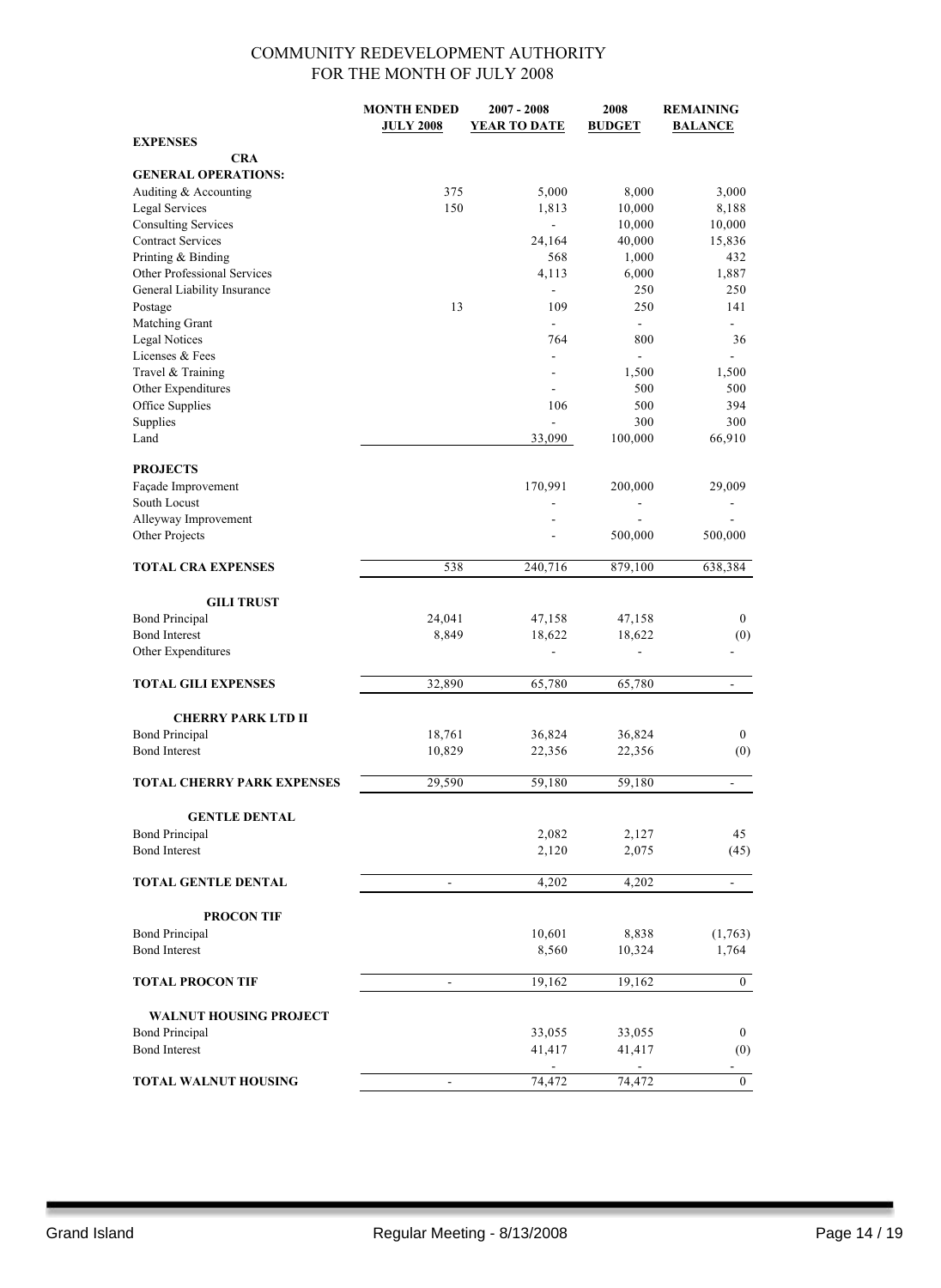|                                 | <b>MONTH ENDED</b><br><b>JULY 2008</b> | $2007 - 2008$<br>YEAR TO DATE | 2008<br><b>BUDGET</b> | <b>REMAINING</b><br><b>BALANCE</b> |
|---------------------------------|----------------------------------------|-------------------------------|-----------------------|------------------------------------|
| <b>BRUNS PET GROOMING</b>       |                                        |                               |                       |                                    |
| <b>Bond Principal</b>           |                                        | 4,960                         |                       | (4,960)                            |
| <b>Bond Interest</b>            |                                        |                               |                       |                                    |
| <b>TOTAL BRUNS PET GROOMING</b> |                                        | 4,960                         |                       | (4,960)                            |
| <b>GIRARD VET CLINIC</b>        |                                        |                               |                       |                                    |
| <b>Bond Principal</b>           |                                        | 1,686                         |                       | (1,686)                            |
| <b>Bond Interest</b>            |                                        | $\blacksquare$                |                       |                                    |
| <b>TOTAL GIRARD VET CLINIC</b>  |                                        | 1,686                         |                       | (1,686)                            |
| <b>TOTAL EXPENSES</b>           | 63,018                                 | 470,159                       | 1,101,896             | 631,737                            |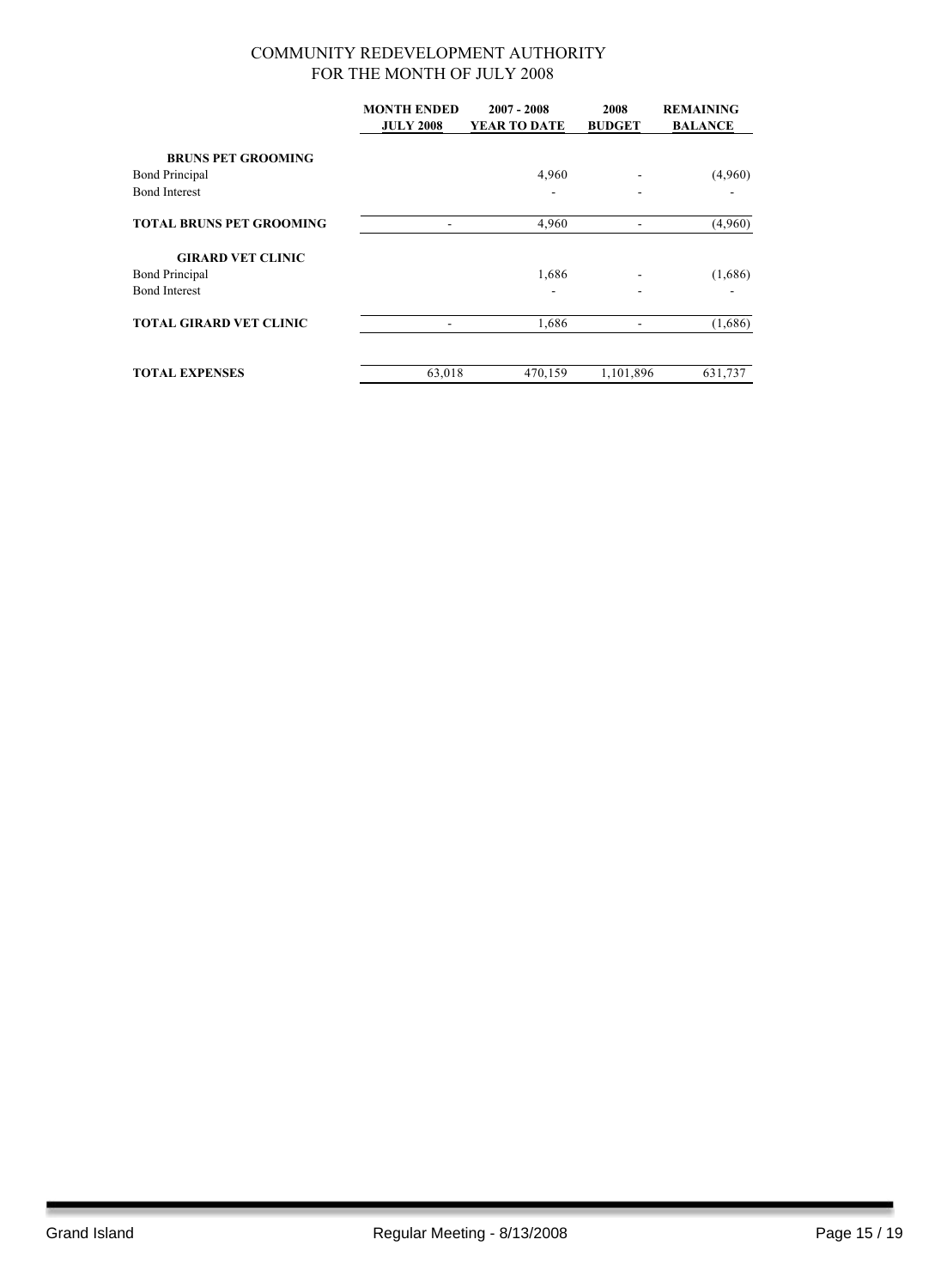

### **Wednesday, August 13, 2008 Regular Meeting**

## **Item D1**

**Bills**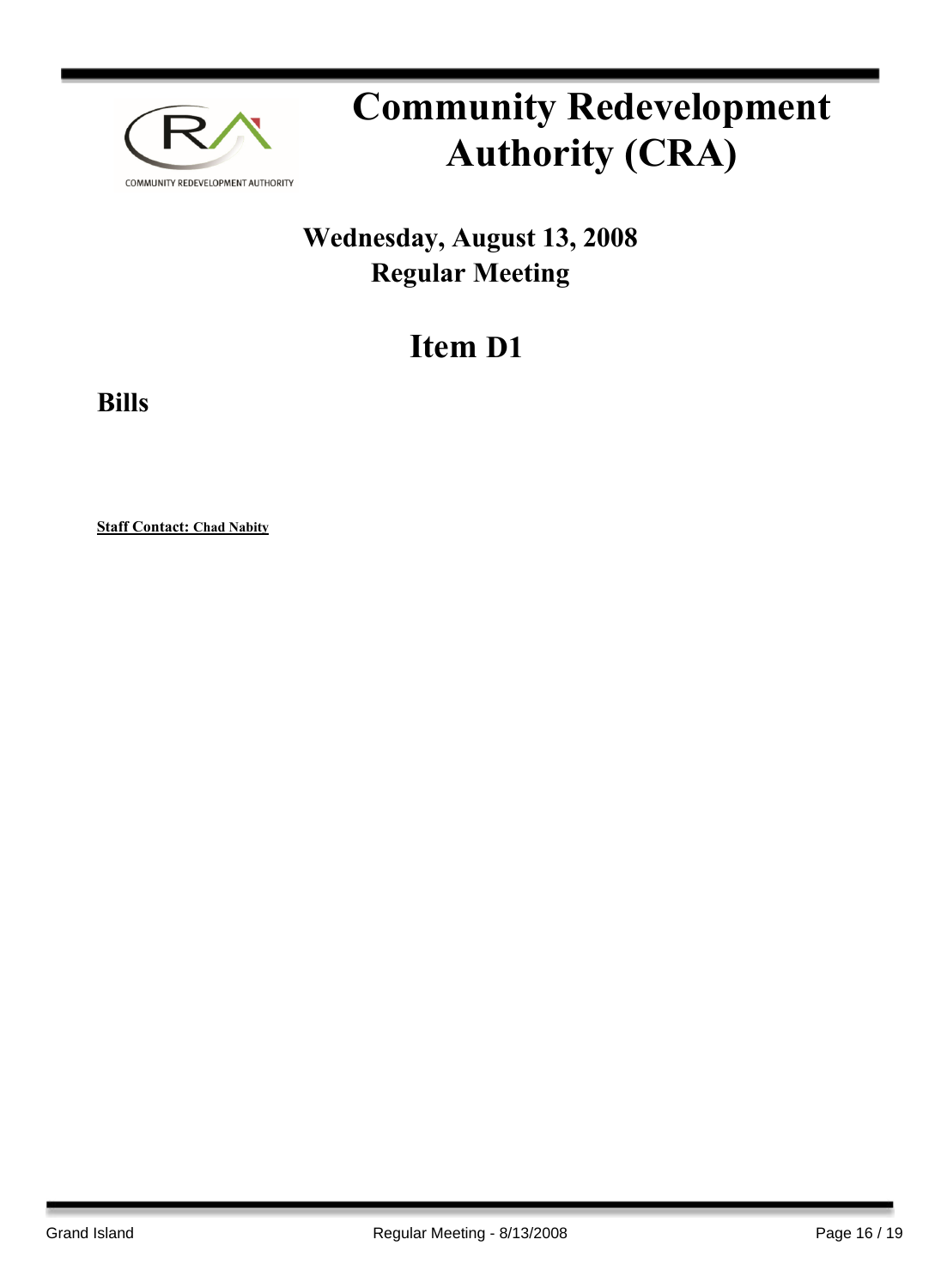#### 13-Aug-08

TO: Community Redevelopment Authority Board Members FROM: Chad Nabity, Planning Department Director RE: Bills Submitted for Payment

The following bills have been submitted to the Community Redevelopment Authority Treasurer for preparation of payment.

| City of Grand Island                                             |                       |             |
|------------------------------------------------------------------|-----------------------|-------------|
| <b>Administration Fees</b>                                       | June                  | \$5,512.30  |
| Accounting                                                       | Fees                  |             |
| Officenet Inc.                                                   |                       |             |
| Postage                                                          |                       | \$16.91     |
| Lawn Care                                                        | June & July           | \$250.00    |
| <b>Goodwill Industries of Greater NE</b>                         |                       | \$36,880.00 |
| Grand Island Independent<br>Monthly & Redevelopment Plan Notices |                       | \$38.29     |
| Mayer, Burns, Koenig & Janulewicz                                | <b>Legal Services</b> | \$150.00    |

**Total:**

**\$42,847.50**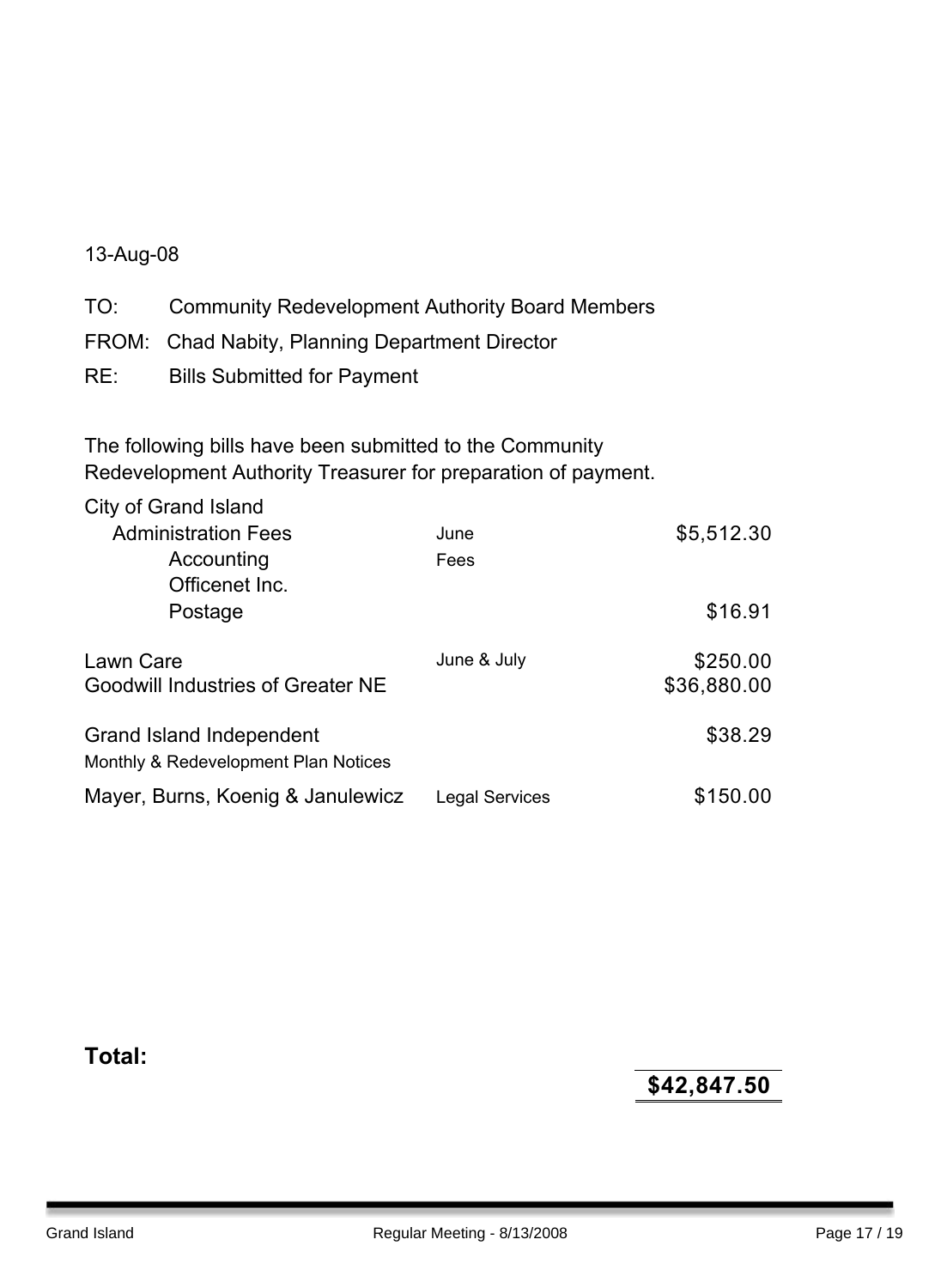

### **Wednesday, August 13, 2008 Regular Meeting**

## **Item E1**

### **Committed Projects**